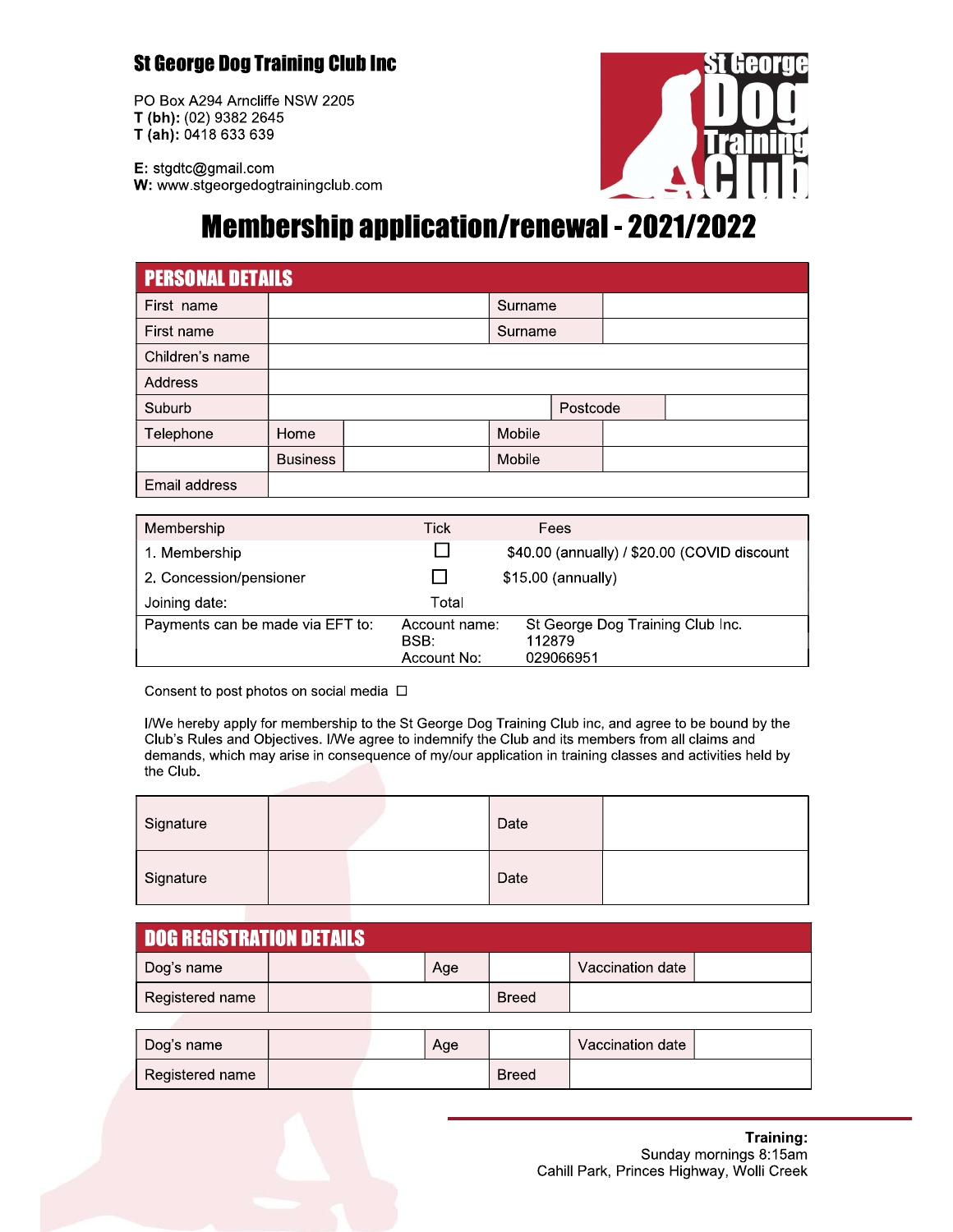| <b>OFFICE USE ONLY</b> |            |           |                       |  |  |  |
|------------------------|------------|-----------|-----------------------|--|--|--|
| Received               | \$         |           | Received by           |  |  |  |
| Type of<br>membership  | $\Box$ New | □ Renewal | Payment received date |  |  |  |
| Officer approval       |            |           |                       |  |  |  |